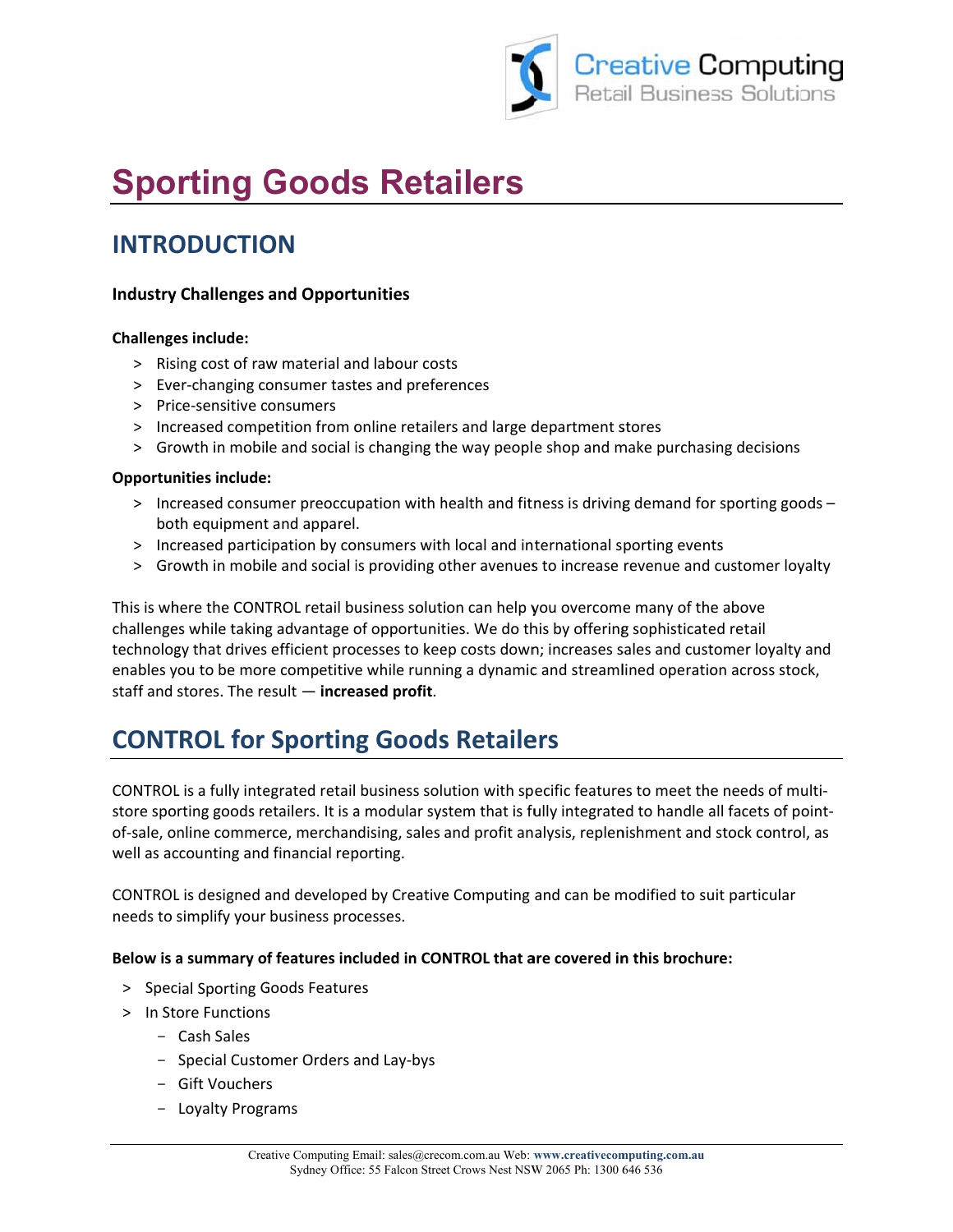### CONTROL for Sporting Goods Retailers

- Customer Relationship Management (CRM)
- Visual Cards
- Other Store Functions
- > Head Office Control
	- Merchandising & Performance Management
	- Restocking & Inventory Management
	- Stocktake
	- Online trading
	- Integration with Accounting modules

#### **Special Sporting Goods Features**

In addition to all the standard POS features, we have addressed all the special needs of multi-store sporting goods retailers, including:

- > Extensive **style, colour, size, dye** (and sub-size) facilities.
- > Ability to quickly and easily see stock levels in all stores (and warehouses).
- > Comprehensive **Customer Order and lay-by** facilities.
- > Complete **Open-to-buy** system.
- > **"Model stock"** facilities allow the use of standard (but alterable), stock levels per colour/size combination, per store for any style.
- > Comprehensive sales analysis.

#### **In-Store Functions**

CONTROL in-store functions have been designed to be fast and easy-to-use.

In-store facilities can be customised by the system administrator, and would typically include:

- > Sales, lay-bys and special customer orders
- > Gift voucher sales and redemptions
- > Returns and exchanges
- > Stock and customer enquiries
- > Customer payments
- > Stock receipts and transfers
- > End-of-day reconciliation
- > In-store reporting

#### **Cash Sales**

- > Fast and simple operation using barcode scanning or minimal keyboard input.
- > Stock enquiries, including stock availability in other stores (and warehouses), can be performed during a sale.
- > Multiple/split tendering.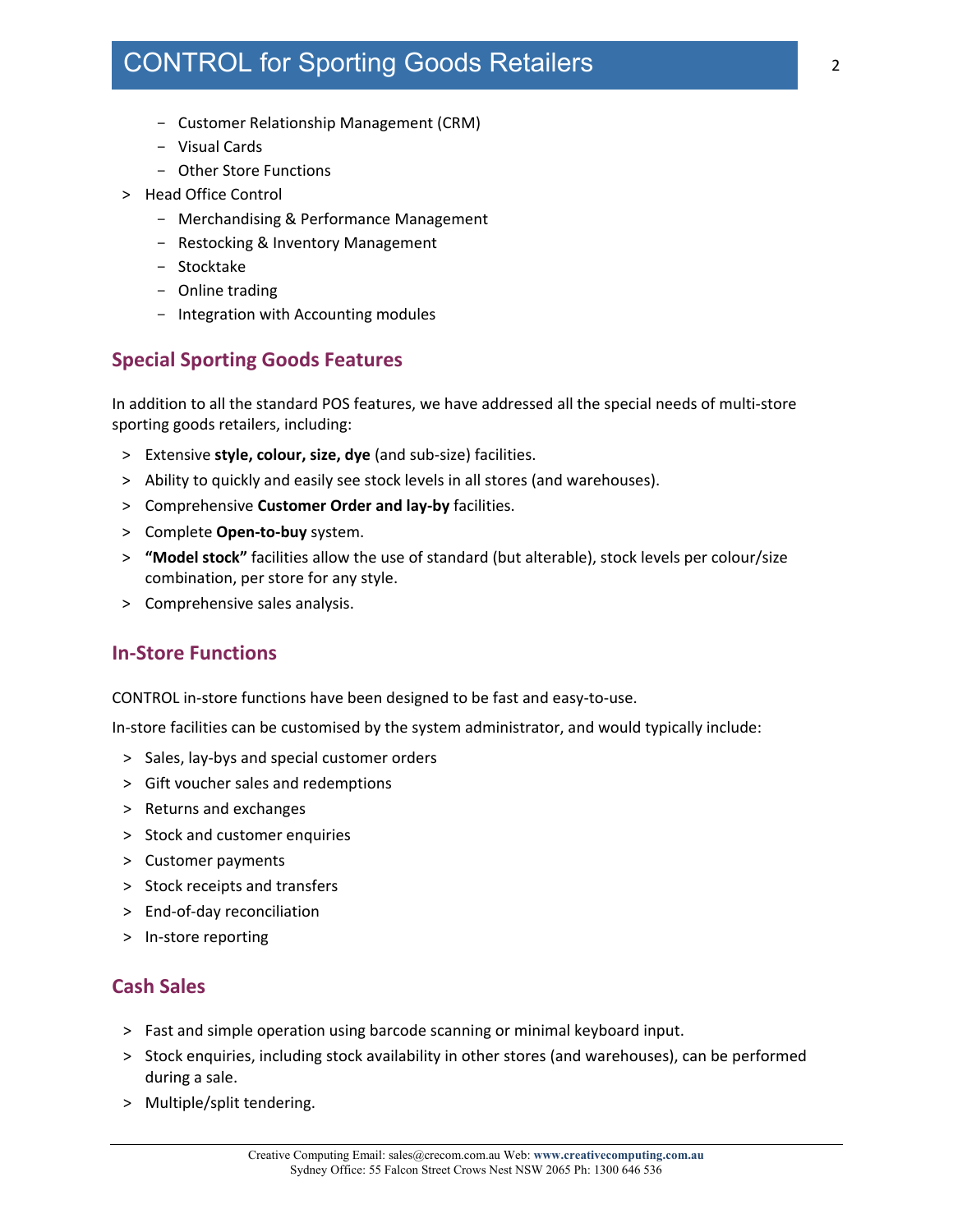### CONTROL for Sporting Goods Retailers

- > Size, colour and other variations for standard stock items can be easily selected at POS.
- > Extensive stock search facilities using stock code, stock description and partial field searches assist stock selection.

#### **Discount Control**

CONTROL will select the correct price for each item being sold, taking into account various factors including:

- > Any promotional price or discount and the date when it comes into effect and when it is over.
- > Quantity being purchased.
- > Operator-initiated discounts (requires authorisation).
- > Maximum discounts or minimum profit percentage on any product group can be set.

#### **Special Customer Orders and Lay-bys**

- > Full customer details can be entered and recalled from previous orders or lay-bys.
- > Ability to easily order non-stocked lines or variations (e.g., colour, size, etc.) to a standard product.
- > Supplier orders or stock transfer requests from a warehouse or another store can be generated for items that are not in stock.
- > Optional ability for partial pickups and to add items to an existing order or lay-by.
- > Full delivery facilities including delivery schedules.
- > The lay-by docket includes the lay-by completion date and the calculated minimum weekly payment, and can include complete lay-by conditions.

#### **Gift Vouchers**

CONTROL provides complete gift voucher facilities including:

- > Recording gift voucher sales.
- > Validating gift vouchers that are tendered.
- > Gift voucher reconciliation reports.
- > Maintaining the value of outstanding gift vouchers.

#### **Loyalty Programs**

CONTROL supports a number of Loyalty Program functions including:

- > **VIP Customer Cards**  customer details, including demographic information, can be entered at point-of-sale.
- > **Bonus points** which may be calculated based on purchases and which can be redeemed under the control of the retailer.
- > **VIP Customer Discounts**  special pricing to established customers who are identified by presentation of customer card.
- > **Mailing campaigns and special member only promotions and events.**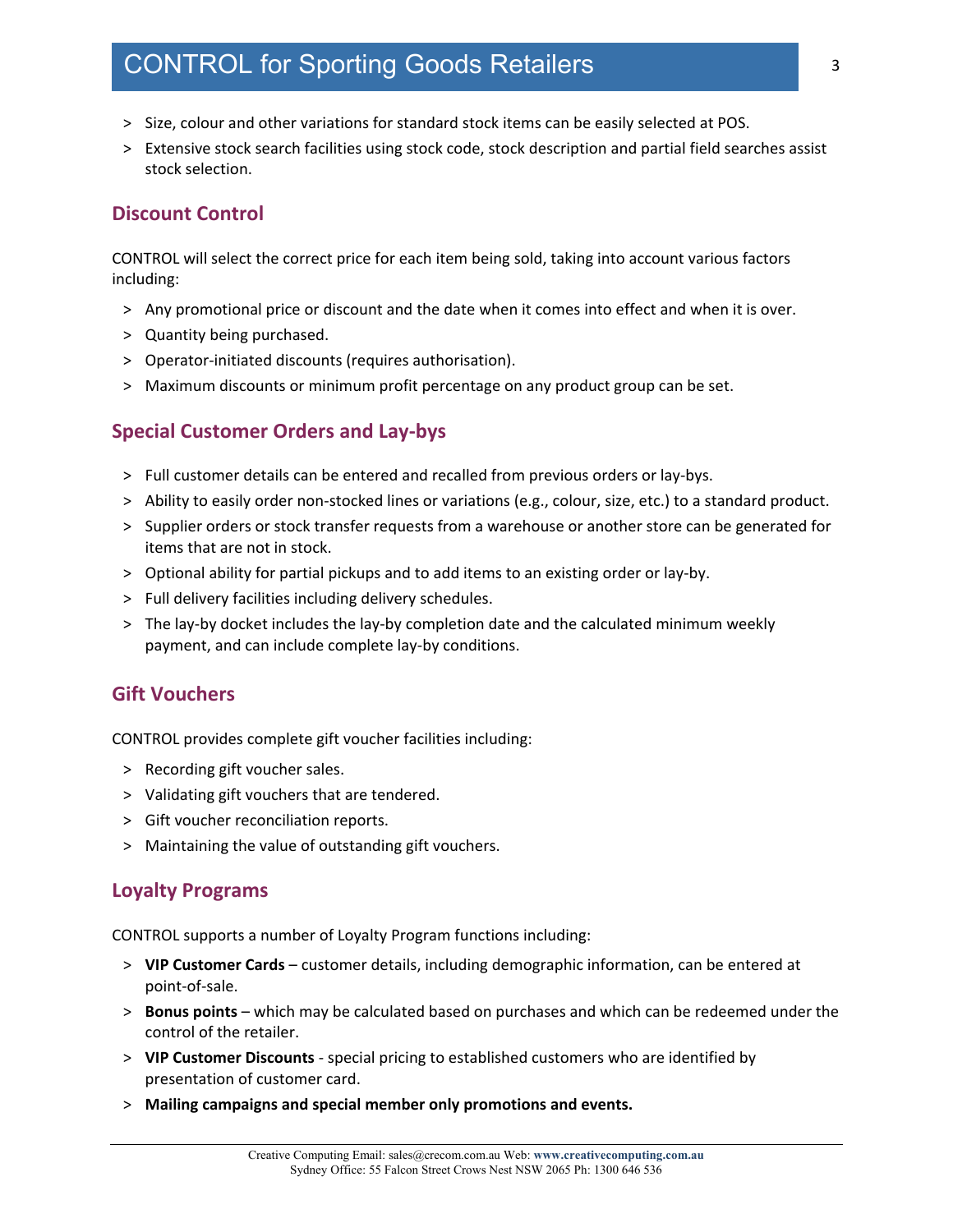#### **Customer Relationship Management (CRM)**

Detailed information can be stored for each customer, including name, address, email address, phone, previous purchases and demographic information. This information can be entered at POS or later analysed as part of a sales analysis. This information can be used so your sales assistants can better assist customers and create upselling opportunities, or be implemented for marketing and loyalty campaigns with very little effort.

#### **Visual Card**

We can provide an exciting new concept in customer cards. These cards have a human readable area that can be updated in-store. These cards can be used as part of a customer loyalty program where the number of bonus points can be updated after each transaction and **displayed on the customer's card for them to see**.

Another use is as part of lay-bys: at the start of the lay-by a visual card is issued with the lay-by balance printed on it, which **the customer can see** and which is **updated after each payment**.

#### **Other Store Functions**

The Point-of-Sale workstation also allows users access to any other part of the system to which they are authorised: for example, recording stock receipts, stock transfers and stocktakes.

#### **Head Office Control**

Stores can be on-line to a central server or they can operate stand-alone and be "polled" from the central server on a regular basis.

If the stores are on-line, then the consolidated data is always up-to-date. If the stores are off-line, then the data on the central server is brought up-to-date whenever the stores are polled.

Head office functions can include comprehensive merchandising and performance management, inventory control, replenishment management, accounts payable, accounts receivable and general ledger including financial management reporting. **Any of these functions can be made available in the stores if required.** 

#### **Merchandising & Performance Management**

- > A comprehensive array of sales reports is available by store, category (department and subdepartment, brand, salesperson and stock item.
- > Stock item reports include comparative analysis of sales quantities, sales value, gross profit and stock turns across multiple periods, **best and worst performers,** and comprehensive analysis by style, colour and size, and markdown analysis.
- > Sales by hour reporting can be used to review staffing levels. Number of sales, number of multiitem sales, average sales value and sales by product group by salesperson, can also be used to measure individual performance.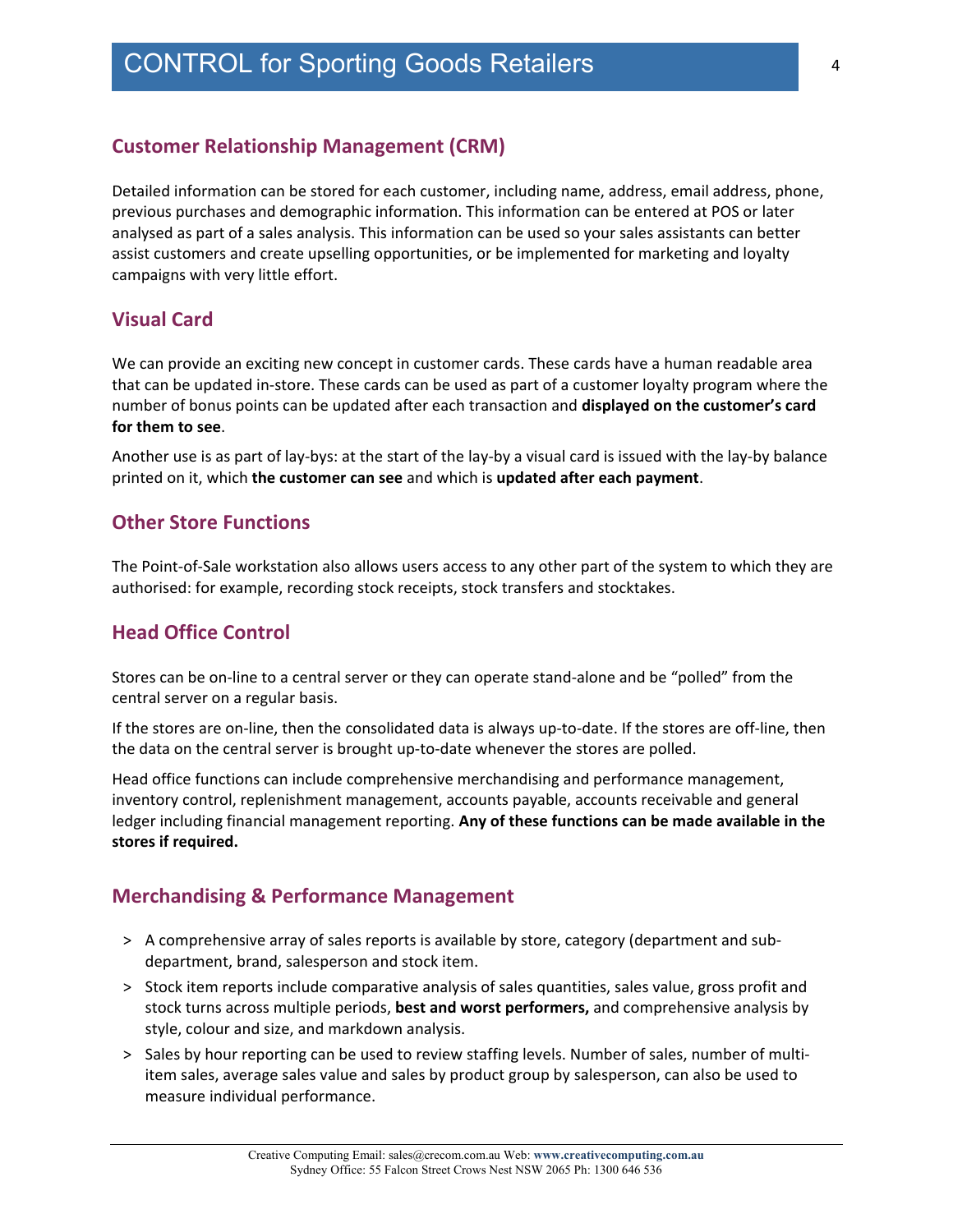### CONTROL for Sporting Goods Retailers

- > Sales value by area can be used to review store layouts.
- > Customer reports include best customers, customers due for a bonus point reward, customers with purchases above or below a nominated figure, etc.
- > All sales reports have a range of options that greatly assist merchandising and performance management.

#### **Replenishment and Inventory Management**

- > Interactive matrix restocking and store allocations can easily restock stores including redistributing existing stock.
- > Stock levels for new items can be based on pre-set model stock levels which can be different for each store if required.
- > Depending on your business practices, orders can be generated by a store for its own requirements or orders can be generated centrally for any selected store or group of stores.
- > Promotional prices can be entered in advance for sales starting on a particular date.
- > CONTROL provides simple-to-use inter-location transfer facilities with comprehensive analysis, for optimum use of your stock investment.
- > An easy-to-use report writer allows customised reports to be generated and ad-hoc queries to be answered.

#### **Stocktake**

Accurate recording of all sales and stock receipts significantly reduces the need for stocktakes. However, stocktakes are still important to monitor stock shrinkage.

CONTROL has a comprehensive stocktake module with many features including:

- > Provision for both full and cyclic stocktakes.
- > Stocktake counts can be recorded with a Portable Data Entry unit (PDE).
- > Trading can continue while the stocktake is being finalised.

#### **Web Shopping**

CONTROL is ready for electronic commerce via the Internet as soon as you are. Customers worldwide are able to view and even place orders on stock items online. The module is designed to create online product catalogues including relevant details, thumbnail and expandable pictures of items matching a query. Items can be added onto a shopping cart, which can be reviewed and altered at any time. Finalising a sale is as simple as providing delivery details and arranging payment. The data is secured using SSL.

#### **Integration with Accounting Modules**

All the above modules integrate with complete accounting and financial reporting modules, designed to meet the needs of multi-location organisations.